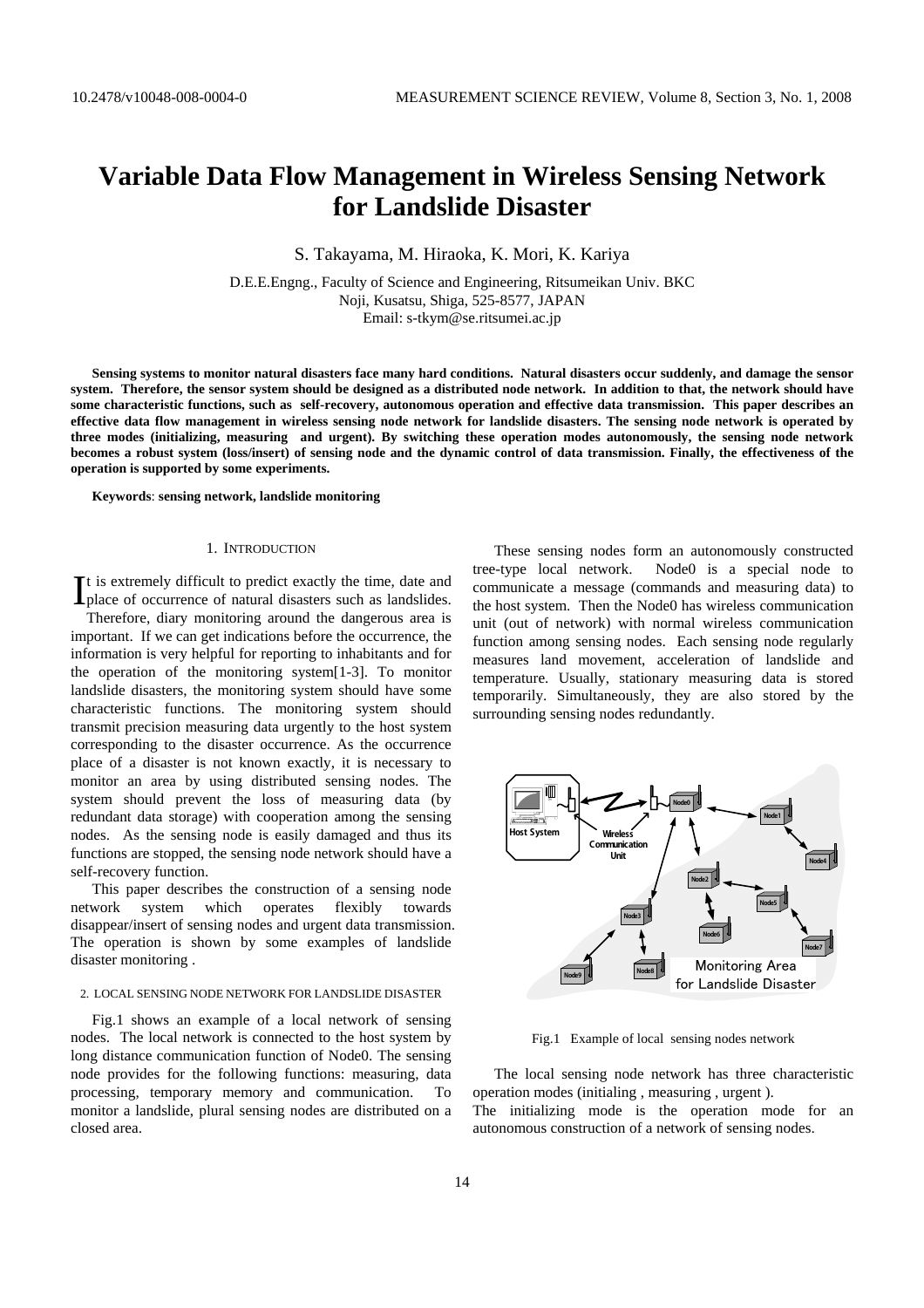The mode plays important roles in

- 1) the first construction of a local network,
- 2) urgent transmission of the measuring data to the host system,
- 3) the loss of sensing nodes by a landslide disaster.

In the measuring mode, for the monitoring of the indication of occurrence of a landslide, the sensing node measures a signal and stores the commonly shared measuring data in the surrounding sensing nodes. To enhance the communication efficiency in the local network, the sensing node measures by irregular sampling time interval based on stochastic parameter. In case of a small difference in fluctuations of measuring data, the sensing node measures by a long sampling interval. On the other hand, in case of a large difference in fluctuations of measuring data or if a threshold level is exceeded, the sensing node measures by a short sampling interval. Additionally, the measuring mode inserts a new sensing node in the local network to expand the monitoring area and to supplement the missing sensing node.

The urgent mode is the mode for urgent transmission of measuring data in the local network when a sensing node discovers an indication of a landslide disaster and senses its occurrence. The urgent mode resets the tree-type network construction temporarily and realizes a strait connection between Node0 and the sensing node through other nodes.

## 3. DATA FLOWS IN A SENSING NODE NETWORK

## *Frequency of measuring data in Node*

To observe the operation of the sensing node by three operation modes, the data flow in the sensing node is monitored. The local network is constructed of five sensing nodes (Node0, Node1, Node2, Node3, Node4). Node0 is for the communication with the host system. Node1 mounts a soil moisture sensor. Node2 and Node4 mount acceleration sensors. Node3 mounts a temperature sensor. The local sensing node network was tested by the following timing diagram.

- 1) First period : 0-60 min. \*Initializing mode after power- on of all nodes The first measuring mode (Operation nodes are Node0, 1, 2, 3)
- 2) Second period : 60-120min. \*Initializing mode after a shock to acceleration sensor in Node2 \*Urgent mode by Node2 (Operation nodes are Node0, 2)
- 3) Third period : 120-180min. \*Initializing mode after power off of Node2 [instead of loss of Node2] \*The second measuring mode after loss of Node2 (Operation nodes are Node0, 1, 3)
- 4) Fourth period : 180-210min. \*Initializing mode after insert of Node4 \*The third measuring mode after insert of Node4 (Operation nodes are Node0, 1, 3, 4)



Fig.2 Time transition of number of measuring data in a minute stored in Node0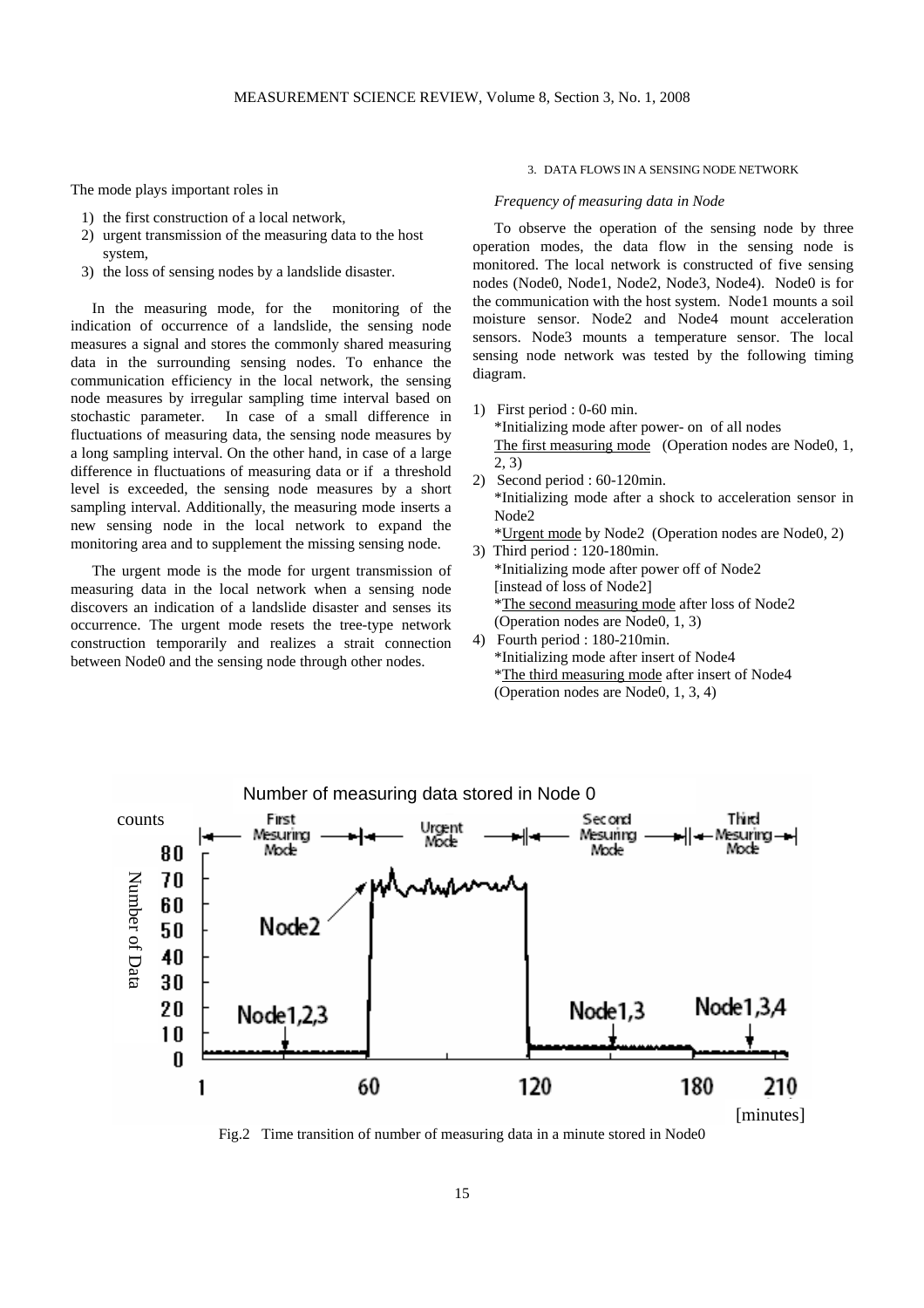Fig.2 shows the time transition of the number of measuring data in a minute stored in Node0. The time for initializing modes reconstructing the local network is within one minute. In the first measuring mode, the number of measuring data of Node1,2,3 is stored in the same stationary. In the urgent mode by Node2, sampling time interval of Node2 becomes short. The frequency of data transmitted to Node0 becomes high. As a result, the storage in Node0 is only measuring the data of Node2. In the second measuring mode, as the number of sensing nodes becomes lower, the number of measuring data increases, if compared with the first measuring mode. As the number of sensing nodes in the third measuring mode becomes the same as in the first measuring mode, then, the number of measuring data is the same.

## *Observation of measuring data*

To confirm the measuring data controlled by three operation modes, the data are monitored by the host system. The local network is constructed of five sensing nodes (Node0, Node2, Node3, Node5, Node6). Node2 mounts a temperature sensor. Node3 mounts a torque sensor. Node5 mounts a soil moisture sensor. Node6 mounts an acceleration sensor. Fig.3 presents the node network for test operation. The local sensing node network was tested by the following timing diagram.

- 1) First period : 0-15 min. \*Initializing mode after power on of all nodes \*The first measuring mode (Operation nodes are Node0, 2, 3, 5, 6)
- 2) Second period : 15-25min. \*Initializing mode after an urgent response of soil moisture sensor in Node5 \*The first urgent mode by Node5 (Operation nodes are Node0, 5)
- 3) Third period : 25-40min. \*Initializing mode after power off of Node5 [instead of loss of Node5] \*The second measuring mode after loss of Node5 (Operation nodes are Node0, 2, 3, 6)
- 4) Fourth period : 40-45min. \*Initializing mode after a shock to acceleration sensor in Node6 \*The second urgent mode by Node6 (Operation nodes are Node0, 6)
- 5) Fifth period : 45-60min. \*Initializing mode after power off of Node6
- 6) Sixth period : 60-75min.

\*The third measuring mode after loss of Node6 (Operation nodes are Node0, 2, 3) [instead of loss of Node6]

 \*Initializing mode after insert of Node5 \*The fourth measuring mode after insert of Node5 (Operation nodes are Node0, 2, 3, 5)

7) Seventh period : 75-90min.

\*Initializing mode after insert of Node6 \*The fifth measuring mode after insert of Node6 (Operation nodes are Node0, 2, 3, 5, 6)



Fig.3 Simple node network to monitor measuring data

Fig. 4 shows the time transition of the number of measuring data in a minute stored in the host system.

In the first measuring mode, the number of measuring data of Node2,3,5,6 is stored in the same stationary. In the first urgent mode caused by Node5, the measuring data (soil moisture) of Node5 are only transmitted. Other data are stopped. Fig. 5 shows the time transition of measuring data of soil moisture (Node5) stored in the host system. It is confirmed that the frequency of measuring data of soil moisture is high. In the second measuring mode, the number of measuring data of Node2,3,6 is stored in the same stationary. As Node5 was lost, the data are not monitored. In the second urgent mode caused by Node6, the measuring data (acceleration) of Node6 are only transmitted. Fig. 6 shows the time transition of measuring data of acceleration (Node6) stored in the host system. It is confirmed that the frequency of measuring data of acceleration is high. In the third measuring mode, the number of measuring data of Node2,3 is stored in the same stationary. As Nodes5,6 were lost, the data are not monitored. In the fourth measuring mode, Node5 is restarted.